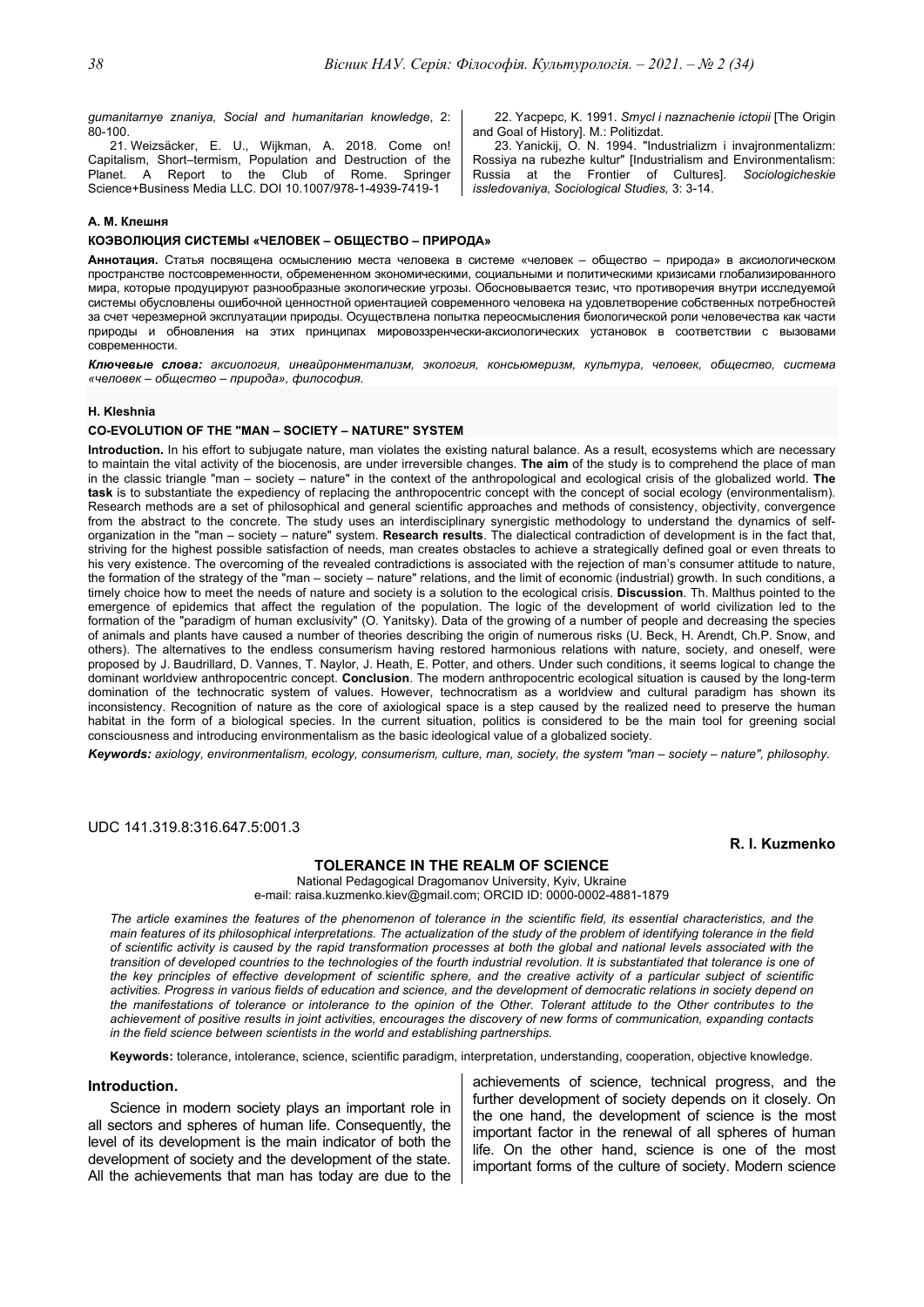forms the worldview of a person, to solve all the problems facing humanity.

**The aim** of this article is to the analysis the phenomenon of tolerance in scientific sphere. To achieve the goal and solve the tasks in the paper hermeneutic and comparative approaches were used. These methods made it possible to carry out the tasks: to analyze the concepts of the phenomenon of tolerance, tendencies of its comprehension and interpretation, and see the role that it plays in the sphere of science.

# **Research methods**

In the modern scientific paradigm, tolerance is considered through the prism of the works of G. Marcuse, M. Walzer, M. Heidegger, J. Habermas, and others. Among domestic researchers, the specifics of manifestations of tolerance in various spheres of human existence were studied by V. Kremen, M. Kozlovets, S. Krylova, V. Oliynyk, P. Saukh, T. Stefanenko, N. Khamitov, and others. Although the essential manifestations of tolerance and intolerance in the scientific sphere are reflected in the works of the founders of modern philosophy of science (K. Popper, T. Kuhn, P. Feyerabend), in the Ukrainian scientific paradigm there are still no attempts to systematically analyze the specifics of tolerance in science. In the paper an effort to describe the role of tolerance in science using such methods as hermeneutic and comparative was made. They gave us opportunity to understand the concepts of the phenomenon of tolerance, trends in its understanding and interpretation. The dialectical method, which is especially relevant in times of transformation in a globalized world, has contributed to the understanding of the active nature of tolerance in the context of understanding the Other, dialogue, cooperation, co-creation in education and science.

# **Research results**

The update of research on the problem of tolerance in science is caused by rapid transformation processes at both the global and national levels, associated with the transition of developed countries since 2011, to the technologies of the fourth industrial revolution. Attributive features of this stage of the technological revolution are total robotization, internetization and digitalization of production and services. Along with the natural improvement of the quality of life in the developed countries of the world Industry 4.0. poses a number of social challenges to their governments, the main one being the steady rise in unemployment in both the domestic labor market and the global labor force. These processes once again actualize the study of the problem of responsibility of scientists for the results of their scientific activities and for the survival of human civilization as a whole. Massive growth of unemployment, intensification of spontaneous migration processes, struggle for natural resources will in the long run lead to reduced controllability of even stable social systems and natural aggravation of social antagonisms in the spheres of economic, political, legal, religious existence of man. Mankind needs to develop not only the latest strategy of tolerant interaction between representatives of different social groups and strata, different ethnic groups and nations, representatives of different religions and denominations in a situation of growing competition for jobs, but also to develop a strategy of tolerating modern man due to the development of artificial intelligence.

Science is considered to be a highly specialized activity for the production of objective knowledge about the world, including the person himself. But is it ethical to conduct scientific research, even extremely interesting, the fruits of which could be dangerous to humans? But is science always safe for humanity? Based on this, should we always be tolerant in any scientific discoveries?

Identifying the specifics of tolerance in the creative activity of scientists requires reference to the structure of this phenomenon. As already mentioned, tolerance in the social life of man is manifested in two main planes - at the individual and social levels. Public tolerance, depending on the forms of social expression, can be moral, religious, scientific, legal, political, economic in nature. In the field of introduction and observance of the legislation which guarantees equality of the rights and freedoms of citizens in various spheres of social existence, the subject of introduction of tolerance is the state.

We should note that it is science as an important area of sociality largely determines the quality of life of modern man. At the level of public consciousness, it is scientists who must stand for the protection of objectivity and truth in assessing the social significance not only of the latest technologies and devices, but also of the potential threat of destructive worldviews. Appropriate in this context, the opinion of scientist P. Tishchenko: "A scientist who plugs a "hole" in theory with reference to divine providence is a briber, as is a theologian who uses scientific arguments to pillar and affirm the truth: they act irresponsibly, without worrying about their own beliefs or beliefs of Another" (Tishchenko, 2007: 43). In some cases, excessive tolerance, especially of scientists and intellectuals in general, becomes a threat to society as a whole. Thus, in the world of consumerism, as H. Marcuse aptly puts it, tolerance of radical evil is presented as a good that seems to serve the movement from prosperity to even greater prosperity. This tolerance is manifested in the systematic fooling of both children and adults through advertising or other forms of commercial fraud (Marcuse, 2011: 101). In the modern information space, these trends are embodied in the promotion through the media, especially the Internet media, pseudo-effective diets, dietary supplements, the promotion of pseudo-diseases with their subsequent "miraculous" treatment, and others. Unfortunately, guided by selfish motives, some scientists not only promote pseudo-diets and pseudo-drugs, but also cooperate with pharmacological companies and beauty salons that provide fictitious, unsubstantiated services.

Declaration in item 3.4 of Art. 3 states "the need for appropriate research and networking to coordinate the activities of the international community, including analysis in the context of the social sciences of the root causes of this phenomenon, effective countermeasures, as well as research and monitoring" (Declaration, 1996). In the future, these studies should contribute to the development of policy practices in the field of dissemination of the principles of tolerance as fundamental to the sustainable development of democracies.

Openness to discussion in the scientific sphere, respect for the opinion of the Other is defined in the declaration and the fact that everyone is "free to adhere to their beliefs and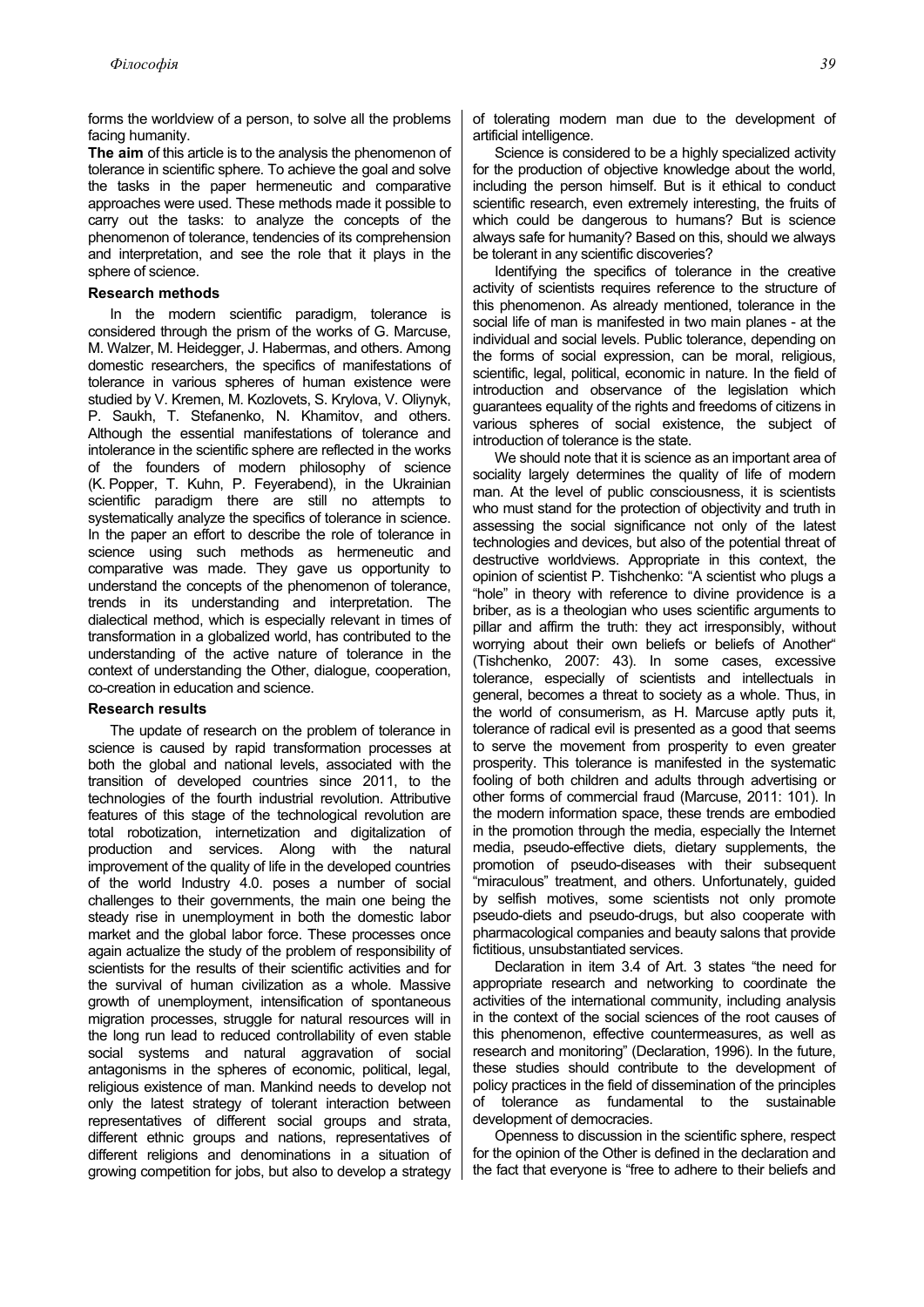recognize the same right for others", while "the views of one person can not be imposed on others" (Declaration, 1995).

Thus, the discussion in the scientific sphere should take place on the basis of taking into account the principles of pluralism and democracy, which began to take shape as criteria for scientific activity in antiquity. At the same time, a fruitful discussion of the scientific problem is impossible without overcoming the dogmatization of knowledge and attempts to impose absolute truth. The perception or denial of another's specific idea, concept, theory should be based on logical arguments and beliefs, not coercion or imposition.

In this regard, it seems reasonable to conclude that only in a really democratic society, where there is tolerance to the opinion of the Other, it is possible to form a community of professional colleagues-scientists who are able to independently regulate relations in their environment. It is only in this environment since ancient times in the scientific field began to establish one of the unwritten, according to T. Kuhn, the rules of coexistence of scientific society - the ban "on appeals to heads of a state or the masses about the question of science" (Kuhn, 2001: 181). This position gave members of the scientific community the status of a single competence group capable of solving problems in a particular field of knowledge.

Scientists in the process of developing "normal" science are to some extent forced to show a high level of tolerance for scientific anomalies, reconciling established theories and real facts. However, not all contradictions in theory can be considered anomalies that can cause a crisis of the paradigm.

The scientist, according to T. Kuhn, "must show a certain degree of tolerance for contradictions, because there are always some difficulties in establishing the correspondence of the paradigm with nature. Most of them are eliminated sooner or later. A scientist who interrupts his work to analyze every observed anomaly, rarely achieves significant success" (Kuhn, 2001: 97). Thus, the period of development of "normal" science is marked by a fairly high level of tolerance of the dominant theory and researchers who adhere to it.

## **Discussion**

The scientific community has a significant degree of tolerance and mutual understanding during the period of domination of the scientific paradigm, because a scientist at this time "works only for an audience of colleagues who share his/her own assessments and beliefs. The scientist can accept a single system of standards without proof. And he may not care what some other groups of scientists or schools will think" (Kuhn, 2001: 177). This increases the efficiency of a scientist's work, because he/ she can solve scientific problems faster than those who work with an audience that still needs to be convinced of the prospects of the latest scientific research. Tolerance for the uncertainty of the future can be manifested in the scientific sphere in another plane. In addition, tolerance for uncertainty, according to a researcher O. Zotova, can save the researcher from stopping at a single version of the study (Zotova, 2005: 149). However, the scientist might spray his/her attention on a significant number of research options, spending much more time on it.

In the field of science, dogmatism and traditionalism must be inferior to pluralism and democracy. This is due to

the fact that the institutionalization of scientific research, according to J. Habermas, helps to weaken the link between competing theories and practical interests. The scientist states that "in any case, even in relation to competing approaches that claim to be true, participants in scientific discussions should defend their position as hypothetical" (Habermas, 2006: 49). At the same time, researchers can refrain from the practice of combining their scientific conclusions with those ideas that lie outside the scope of their scientific activity. Given the theoretical nature of the discussions, the functional specification of scientific work creates, according to J. Habermas, the prerequisites for the neutralization of conflicts related to the worlds of life. Instead, in the field of interreligious discussions, such neutralization is destroyed due to the direct relevance of the truths of the faith (Habermas, 2006: 49). In the scientific field, the level of tolerance becomes much lower only when research activities (such as in the case of stem cell research, embryo research) touch on the field of religious and moral principles.

In a broad sense, tolerance can only emerge when the position of the Other, which also claims to be true, can be justified. The paradox of tolerance is that "in any of its acts must be introduced characteristics that must be accepted and tolerated, and thus tolerance must have its limitations. There is no involvement without exception" (Habermas, 2006: 46). If the demarcation is carried out at the level of authoritarianism, it has clear signs of arbitrariness. Instead, in democratic societies, these criteria for the introduction of tolerance are usually developed gradually, taking into account the interests of the Other. However, it should be born in mind that in the process of leveling the conflict situation of tolerance involves not so much a change of beliefs, especially scientific, as abstinence from radical statements and actions to maintain calm at the level of social interaction.

Scientist H. Marcuse connects the very existence of tolerance with the existence of objective truth. This type of truth exists, and it can be achieved only through knowledge, the study of what is and what can be done to improve lives of most people. "The goal of tolerance is the truth" (Marcuse, 2011: 107). In this regard, J. Mill's position that both the achievement of truth and freedom of thought in scientific discussion are possible only if its irrational component is rejected seems appropriate. According to the thinker, free discussion can take place only if it is rational, that is, if it is the embodiment of independent thought, free from indoctrination, manipulation, external authorities. "Our mind," continues the English philosopher, "corrects errors" through discussion and experience. One experience is not enough. Discussions are needed to show how to interpret the experience. False ideas and practices are gradually giving way to facts and evidence, but these facts and evidence should be provided first" (Marcuse, 2011: 14). In other words, freedom of discussion can help reveal the truth only if it is independent and there is no threat of manipulation. It should also be borne in mind that the discussion of even misconceptions is productive, because even a misconception can contain part of the truth.

## **Conclusion**

Tolerance is one of the key principles of effective development scientific sphere in general, and the creative initiative of a particular subject of scientific activity.